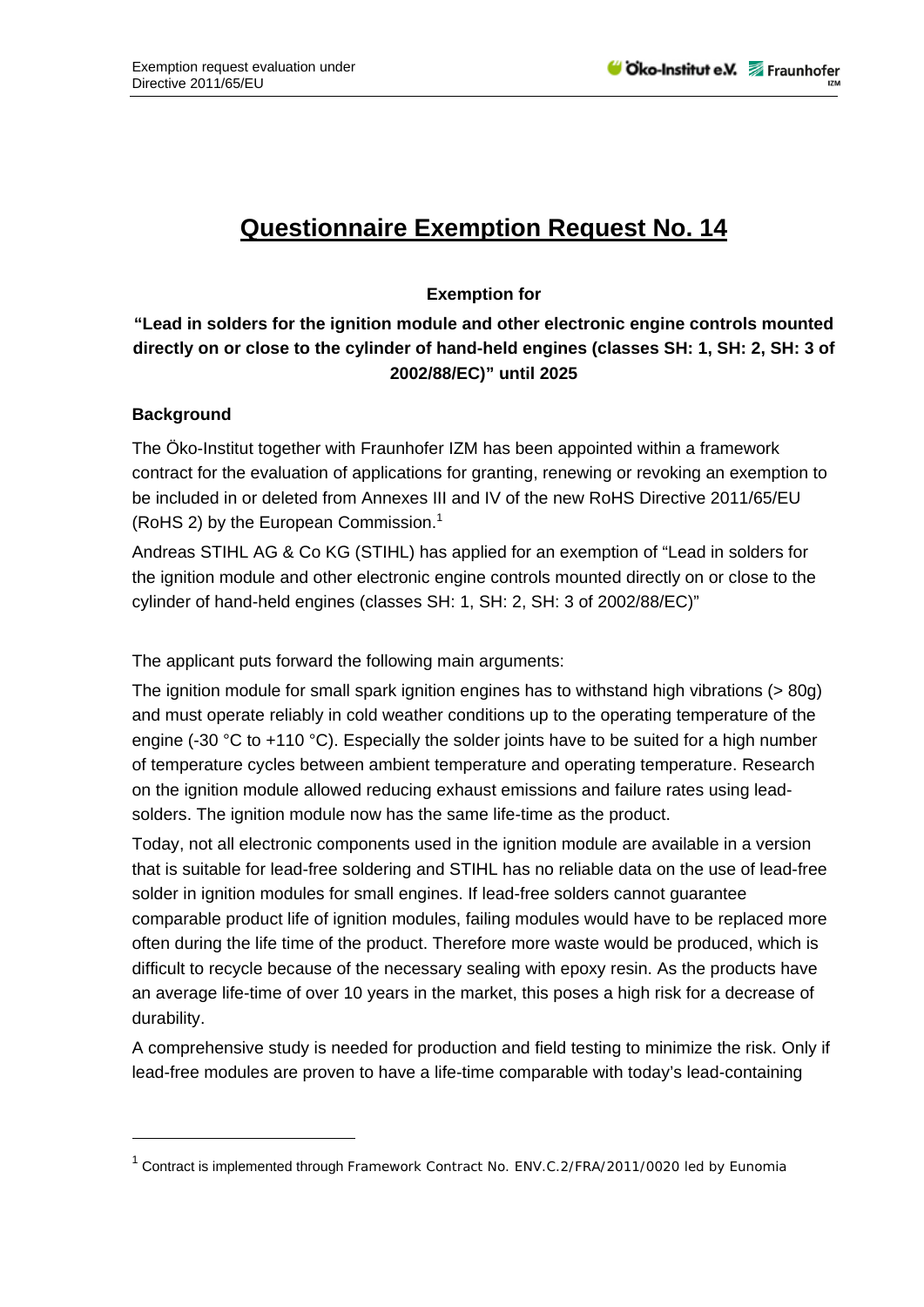modules, is a change for all modules feasible. If the tests are successful, mid 2025 is a realistic date for the availability of a lead-free substitute.

For details, please check the applicant's exemption request at

http://rohs.exemptions.oeko.info/index.php?id=157. This exemption request has been subject to a first completeness and plausibility check. The applicant has been requested to answer additional questions and to provide additional information (c.f. link above).

The objective of this consultation and the review process is to collect and to evaluate information and evidence according to the criteria listed in Art. 5 (1) (a) of Directive 2011/65/EU (RoHS II), which you can download from here:

http://eur-lex.europa.eu/LexUriServ/LexUriServ.do?uri=CELEX:32011L0065:EN:NOT.

If you would like to contribute to the stakeholder consultation, please answer the following questions:

#### **Questions**

1. The wording suggested by the applicant for this exemption would be "Lead in solders for the ignition module and other electronic engine controls mounted directly on or close to the cylinder of hand-held engines (classes SH: 1, SH: 2, SH: 3 of 2002/88/EC)". The exemption is requested until 2025. Do you agree with the scope and timing of the exemption as proposed by the

applicant? Please suggest an alternative wording and explain your proposal, if you do not agree with the proposed exemption wording.

- 2. If you support or contradict the request based on STIHL's arguments, please provide detailed technical or environmental argumentation / evidence in line with the criteria in Art. 5 (1) (a) to support your statement.
- 3. Please provide information concerning possible substitutes or developments that may enable substitution or elimination at present or in the future